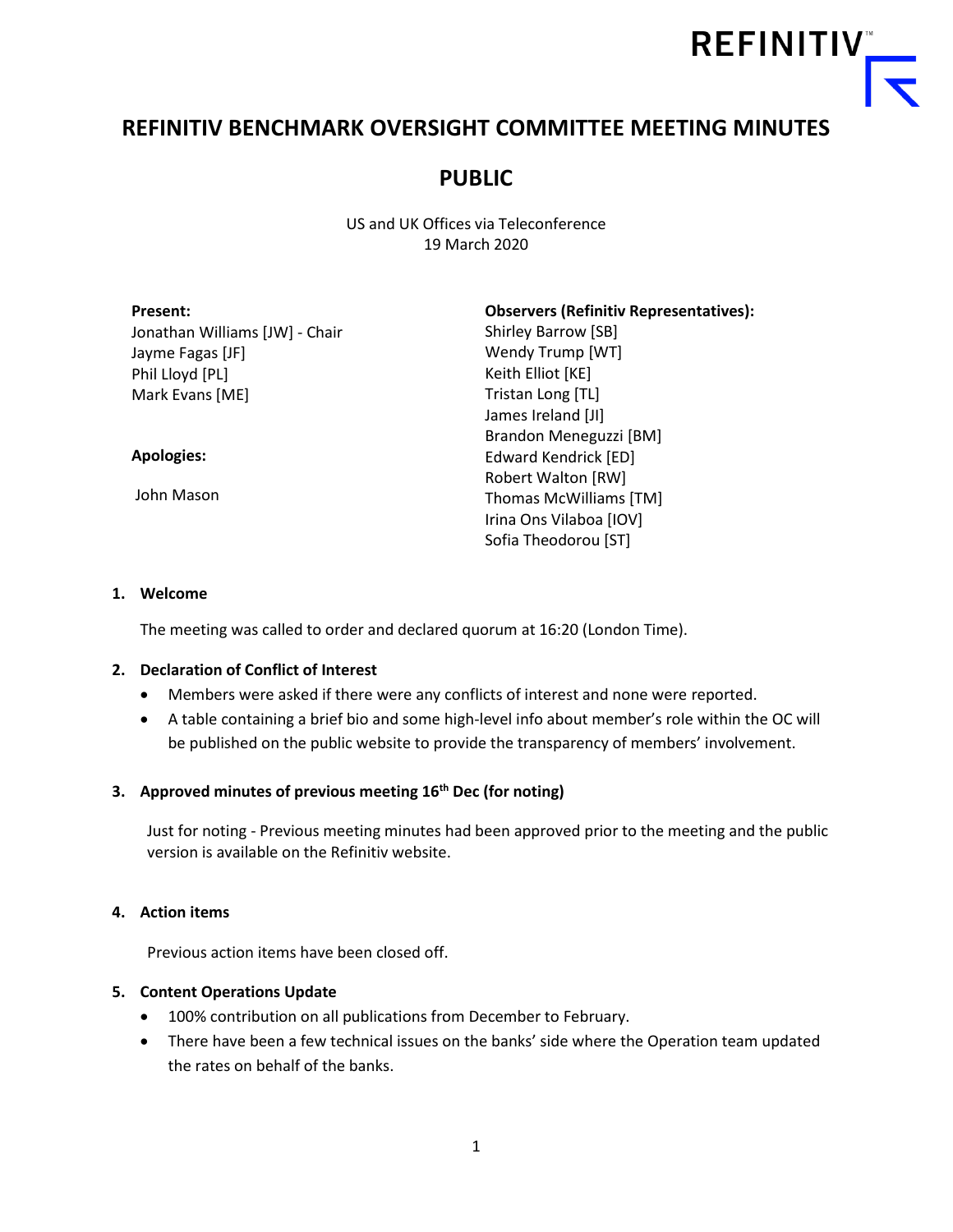

- The publication on Sunday 23rd February was delayed until 09:34 GMT due to a disruption to Refinitiv network connections.
- During the COVID-19 period, the team is working from home and following the BCP process. The network connections, communications, and contributions have been running well so far.

# **6. SAIBOR - Surveillance & Monitoring Update**

• Monitoring & Surveillance team presented a summary of alerts generated for SAIBOR for last quarter. No material matters were identified, and all alerts were closed with no further action required.

# **Oversight Committee is aware of the alerts and agree on the actions to be taken by Refinitiv.**

### **7. SAIBOR - Methodology Updates**

- A series of updates to bring in line with the EUBMR required content have been completed and the Methodology has been updated on the website.
- 3 months' notice will be issued to notice the panel banks about the hard deadline change for the late submission.

### **8. Convertibles - Introduction**

Refinitiv provided an introduction on the Convertible family and will perform a number of training sessions to the OC members.

### **9. Convertibles – Operations Update**

- Index Management: The index manger presented a detailed breakdown of the inflow of the bonds along with the breakdown of the existing constituents per calendar month in the context of any input data challenges or any other operational issues affected the index that required non routine review accompanied by the executive summary.
- Content Operations: New actions have been taken to work with the new methodology. A few procedures have been improved and need to be documented.

# **10. Convertibles - Methodology Update**

Refinitiv proposed a need of issuing a public consultation in relation to the inclusion of a sub-set of Exchangeable Bonds into Convertibles by amending the Methodology. OC has approved the proposal.

### **11. Technology Update - DR**

- The test of the Convertibles DR environment has been successfully done.
- A plan of enhancing the development work has been approved.